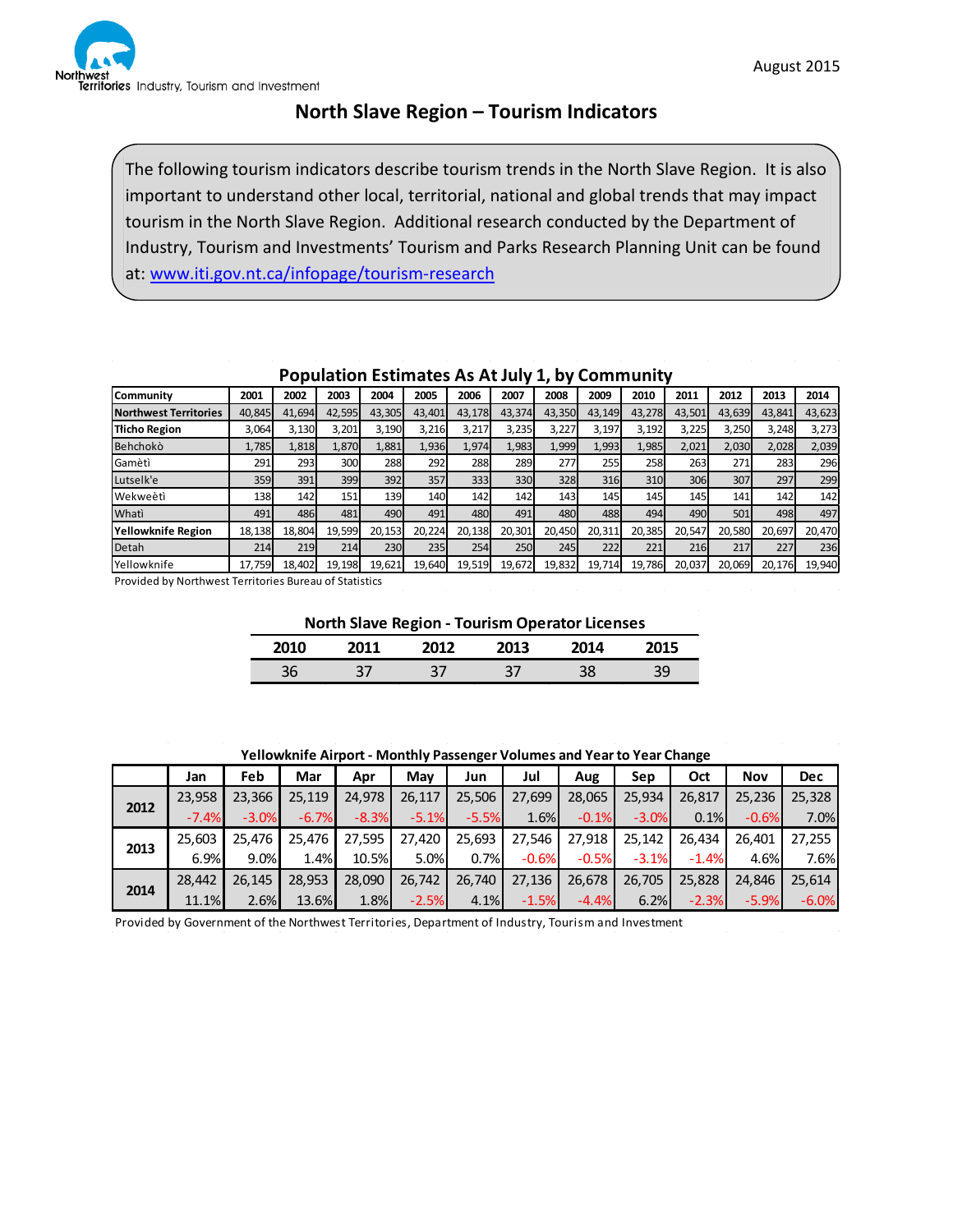

| <b>Park Name</b> | 2010  | 2011                               | 2012                    | 2013 | $2014*$ |  |  |  |  |  |
|------------------|-------|------------------------------------|-------------------------|------|---------|--|--|--|--|--|
| Fred Henne       | 7.883 |                                    | 8,128 8,927 9,373 9,377 |      |         |  |  |  |  |  |
| Prelude Lake     | 1.570 |                                    | 1,481 1,705 2,207 2,242 |      |         |  |  |  |  |  |
| Reid Lake        | 1.696 |                                    | 1,813 1,515 1,784 1,078 |      |         |  |  |  |  |  |
| <b>Total</b>     |       | 11,149 11,422 12,147 13,364 12,978 |                         |      |         |  |  |  |  |  |

#### **North Slave Territorial Parks - Overnight Visitor Numbers**

\* 2014 data estimates based on 2013 value of average party size

|                    | 2010  | 2011  | 2012  | 2013  | 2014  |
|--------------------|-------|-------|-------|-------|-------|
| <b>Northwest</b>   | 2,399 | 2,537 | 2,515 | 2,665 | 2,702 |
| <b>Territories</b> | 67.9% | 73.9% | 70.7% | 68.1% | 71.1% |
| Canada             | 898   | 726   | 910   | 1,045 | 946   |
|                    | 25.4% | 21.1% | 25.6% | 26.7% | 24.9% |
| <b>USA</b>         | 132   | 93    | 81    | 113   | 87    |
|                    | 3.7%  | 2.7%  | 2.3%  | 2.9%  | 2.3%  |
| Other              | 104   | 79    | 53    | 94    | 68    |
|                    | 2.9%  | 2.3%  | 1.5%  | 2.4%  | 1.8%  |
| <b>Total</b>       | 3,533 | 3,435 | 3,558 | 3,913 | 3,800 |

#### **North Slave Territorial Parks - Average Party Size**

| <b>Park Name</b> | 2010 | 2011 | 2012 | 2013 | $2014*$ |
|------------------|------|------|------|------|---------|
| Fred Henne       | 3.12 | 3.37 | 3.58 | 3.51 | 3.51    |
| Prelude Lake     | 3.45 | 3.13 | 3.08 | 3.17 | 3.17    |
| Reid Lake        | 3.07 | 3.30 | 2.95 | 3.29 | 3.29    |
| <b>Total</b>     | 3.16 | 3.33 | 3.41 | 3.42 | 3.42    |

\* No party size available for 2014 - calculations based on 2013 data

| North Slave Territorial Parks - Average Length of Stay (days) |      |      |      |            |         |  |  |  |  |
|---------------------------------------------------------------|------|------|------|------------|---------|--|--|--|--|
| <b>Park Name</b>                                              | 2010 | 2011 | 2012 | 2013       | 2014    |  |  |  |  |
| <b>Fred Henne</b>                                             | 2.60 | 2.82 | 2.94 | 2.81       | 2.79    |  |  |  |  |
| Prelude Lake                                                  | 2.65 | 3.04 | 3.99 | 3.87       | $6.35*$ |  |  |  |  |
| Reid Lake                                                     | 2.44 | 2.70 | 2.94 | $4.13 \pm$ | 8.81 ±  |  |  |  |  |
| Total                                                         | 2.58 | 2.83 | 3.10 | 3.18       | 4.13    |  |  |  |  |

 $*$  Increase likely due to campers displaced from Reid Territory Park, which was closed for a month due to forest fires.

‡ Increase likely due to the introduction of mid-week discounts